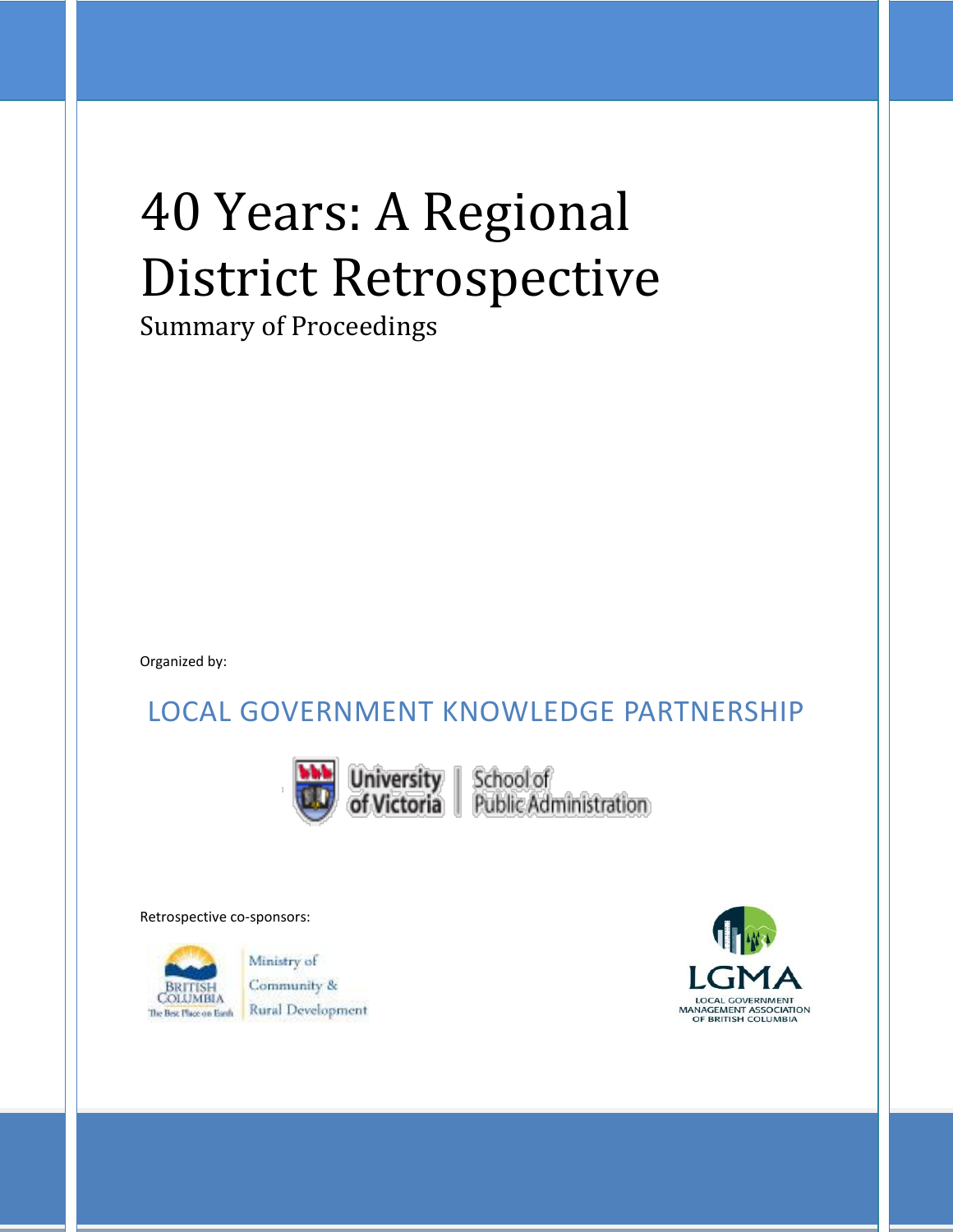40 Years: A Regional District Retrospective Summary of Proceedings by the Local Government Knowledge Partnership

2009

Local Government Knowledge Partnership

School of Public Administration, University of Victoria Ministry of Community and Rural Development

For enquires about the Knowledge Partnership and its work, contact: School of Public Administration University of Victoria PO Box 1700 STN CSC Victoria, BC V8W 2Y2 Canada Phone: 250.721.8055 Fax: 250.721.8849 Email: padm@uvic.ca

http://publicadmin.uvic.ca/cpss/lgkp/index.htm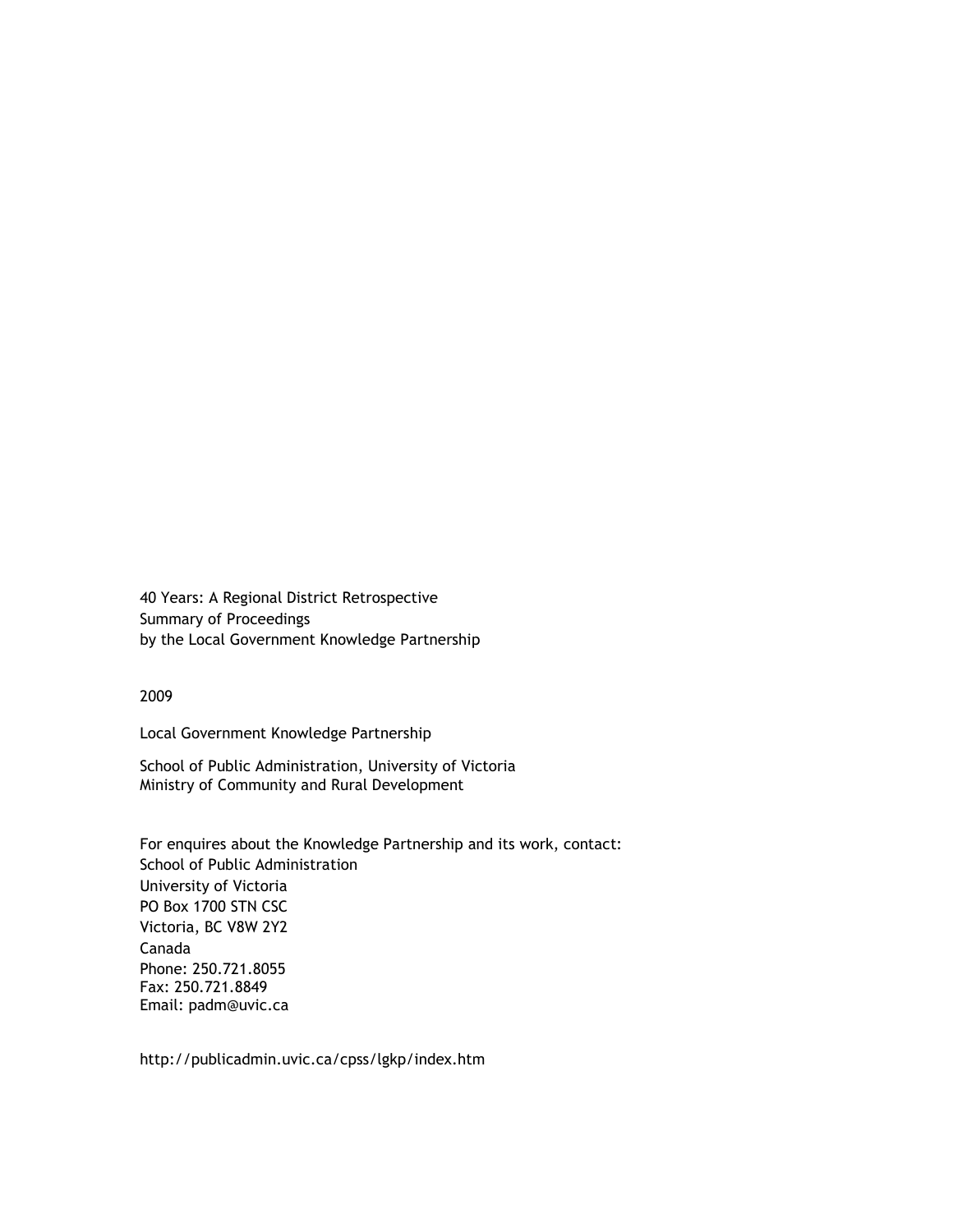## 40 YEARS: A REGIONAL DISTRICT RETROSPECTIVE

SUMMARY OF PROCEEDINGS

In 1965, British Columbia took an innovative approach to the challenge of regionalism. In BC, regional challenges included: the co-ordination of services in urban areas where many adjacent municipalities served an increasingly integrated population; the provision of local services and infrastructure to urban fringe areas or smaller communities in more remote areas of the province; and, in every region, the need to plan for growth and promote sound economic development.

Regional Districts (RDs), 28 of which would blanket much of the province by 1968, brought a system of regional governance to all of BC's diverse regions. Perhaps the two most important – and notably distinctive – elements of BC's 1965 RD legislation was that a) the legislation provided for a regional federation of autonomous partners, representing both municipal and non-municipal territory and b) the legislation allowed each RD to tailor most of its individual functions, both regionally and sub-regionally, to its own evolving needs. RD legislation was designed to promote inter-municipal cooperation, to provide services to non-municipal urban fringe or rural communities, and to stimulate consensus-based planning and co-ordination across regions.

On March 24, 2009, former and current RD administrators gathered with academics, students and Local Government Department (LGD) staff to discuss and celebrate the 40 year history of RDs. The retrospective sought to elucidate some of the *local* stories of the development of RDs, and consider some of the ongoing issues and conditions that they face from an intergenerational perspective.

#### RETROSPECTIVE PARTICIPANTS

 $\overline{a}$ 

Approximately 80 people attended the retrospective, the majority of which were current and former RD Chief Administrative Officers (CAOs).<sup>1</sup> Participants heard

 $<sup>1</sup>$  Appendix 2 lists the retired CAOs who participated in the retrospective, as well as all other participants.</sup>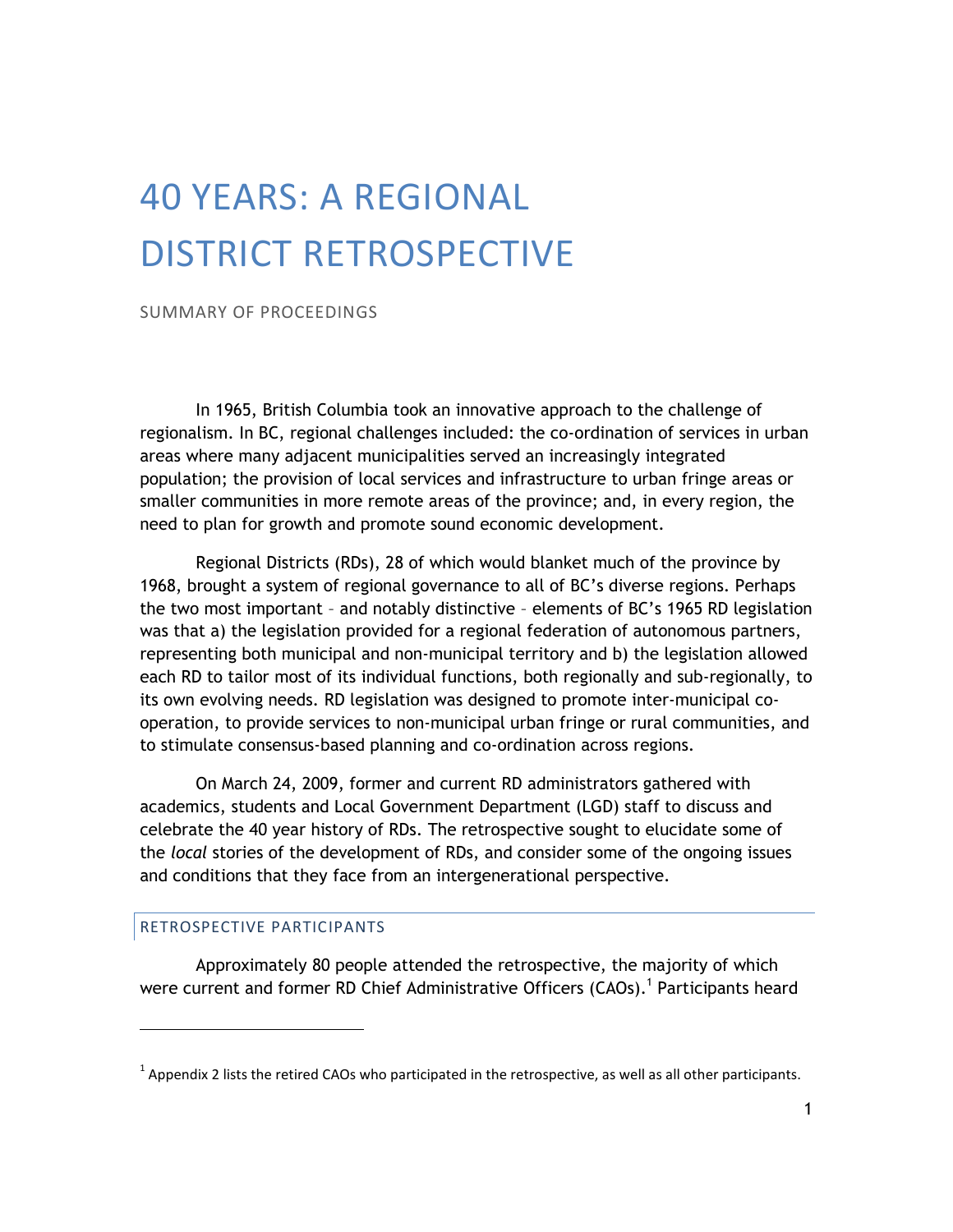two research papers prepared by UVic MPA students (Paul Kadota's paper looked at the historical origins of RDs, and Laura Pierce's compared RDs to other regional governance structures); heard a summary of the day's themes by Professor Emmanuel Brunet-Jailly; heard practitioner recollections of building and administering RDs in the early days; and, during informal discussions throughout the day, provided their own perspectives on their work over the past 40 years. Comments from the first generation of RD administrators were particularly well-received; as they helped others understand the diversity and challenges of early RD experiences.

The retrospective was facilitated by Jim Craven. He began the retrospective by discussing the need for RDs in a province in which less than half-a-percent of the land mass is organized in municipal boundaries. He noted that, while the RD system has faced challenges, it has also been lauded by public officials and academics worldwide. He also spoke about the importance of the Municipal Finance Authority (MFA), BC's collaborative borrowing system for RDs and municipalities, which he was involved with for many years. The MFA was crucial to the early success of RDs, he suggested, because it facilitated local government capital projects in a period when municipalities found it quite difficult to borrow money.

The day's speakers provided local perspectives on the development of the province's RDs. These perspectives, and the common themes and challenges they evoked, are presented here.<sup>1</sup>

#### **SESSION 1: CHALLENGES AND OPPORTUNITIES IN CREATING REGIONAL DISTRICTS: TRANSITION FROM THE 1960S**

#### **STEWART FLEMING**

 $\overline{a}$ 

Stewart Fleming described the beginnings of the Fraser Fort George Regional District (FFGRD), and the skills and support needed to facilitate its effectiveness and growth. The Province incorporated the FFGRD in March 1967, and Fleming was hired as its CAO in the fall of that year. Working from a small office in Prince George, Fleming and his staff worked to craft a new administrative body and serve a large and disparate area.

Fleming stressed the need to meet people and listen to their concerns. His staff and the district's board travelled throughout the region. This travel helped Fleming and the board to understand common issues and develop regional perspectives. It also enabled residents to become more familiar and comfortable with the RD concept.

 $1$  Appendix 1 provides a short biography of each speaker.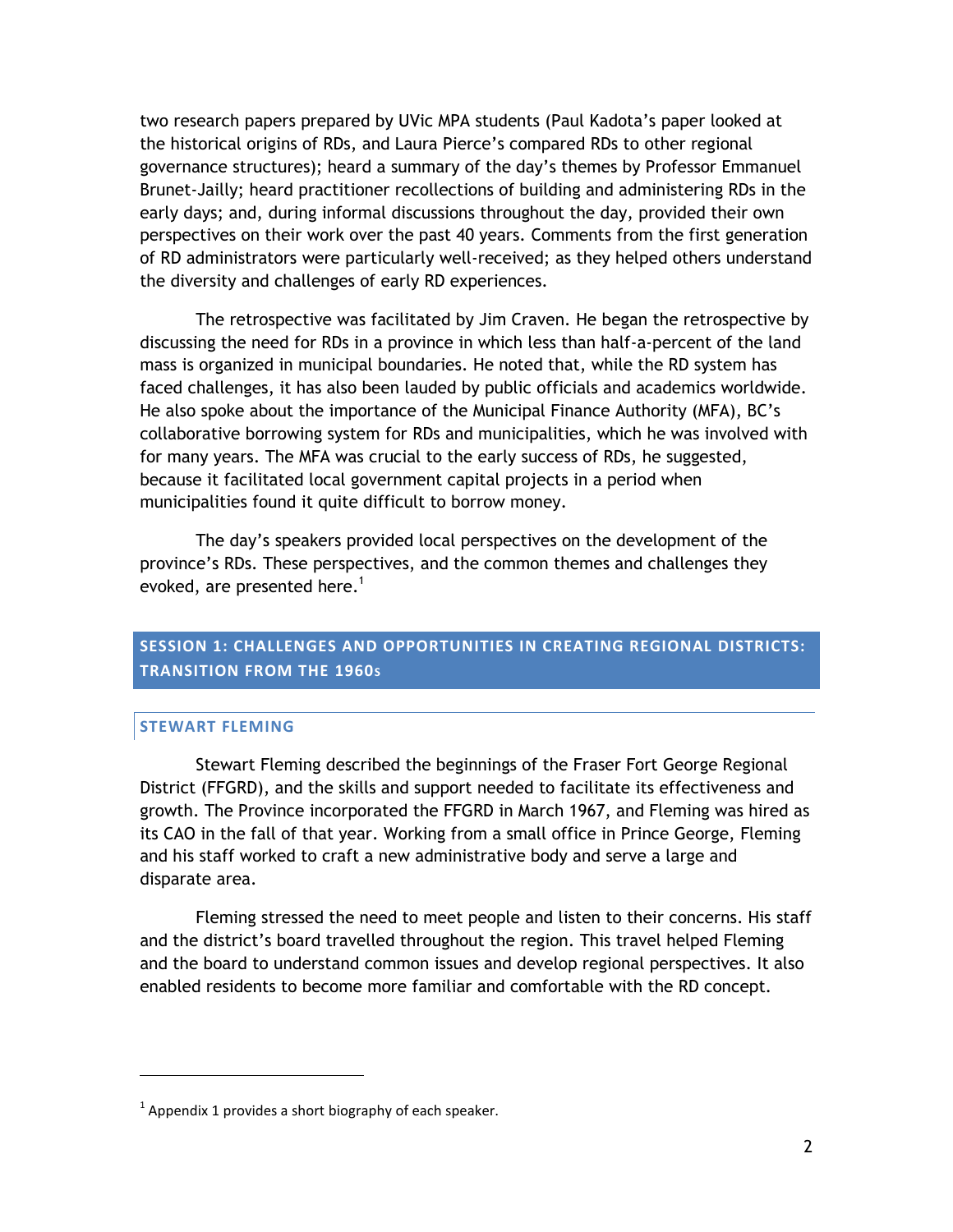Fleming also discussed the need to be resourceful and inventive as he helped to build FFGRD's administrative structure and service delivery functions. He often called on people with local government-related knowledge to help meet the district's earliest requirements. A school district official in McBride, for example, acted as the electoral administrator in the region's eastern half. Later, Fleming described the district's proactive approach to adding functional responsibilities and providing services. These responsibilities, including building inspection and regional parks, were acquired through collaboration with municipal and provincial officials. As he noted, the biggest challenge was, "the newness of the whole thing. The rules were not restrictive - you just used your imagination".

Fleming and FFGRD sought to demonstrate the value of regional planning and build consensus around common goals. They achieved public support by delivering tangible public goods, and won consensus with the help of an engaged regional board and the cooperative and thoughtful approach taken by Prince George. Fleming also credits the active role played by the LGD—he noted that ministry officials were accessible, and their willingness to travel "gave Victoria a face".

Throughout his presentation, Fleming spoke about the need for flexibility and improvisation. Far from large population centers, and with little infrastructure to begin with, FFGRD nevertheless successfully established itself as an effective serviceprovider and regional body. And this has been an ongoing process—as Fleming concluded: "The RD system was evolving and I'm hoping that it continues to evolve".

#### **SESSION 2: REGIONAL DISTRICTS AND THE RURAL STORY**

#### **LEE-ANN CRANE**

Lee-Ann Crane began her presentation by recounting a discussion she had with the Regional District of East Kootenay's (RDEK) first CAO, Frank Bertoia. Bertoia's memories of his days at RDEK were of an innovative period where he had "no defined outline‖ of what the RD should or should not be doing. The LGD provided support but relied on Bertoia and his staff to determine how the RD could provide local services.

For Bertoia, the two most important tools were "education and communication.‖ His board and staff travelled relentlessly, and he spent time with journalists explaining each resolution passed by the board. They went to communities and "asked people what they wanted for services." When directors were first elected to the board, Bertoia found that educating them on the roles and responsibilities of RDs was an important tool for improving the board's operations.

His efforts at education and communication were important because gaining public support was a challenge. Some living in unincorporated areas were hostile to the district's regulatory powers. Despite this initial hostility, Bertoia's efforts proved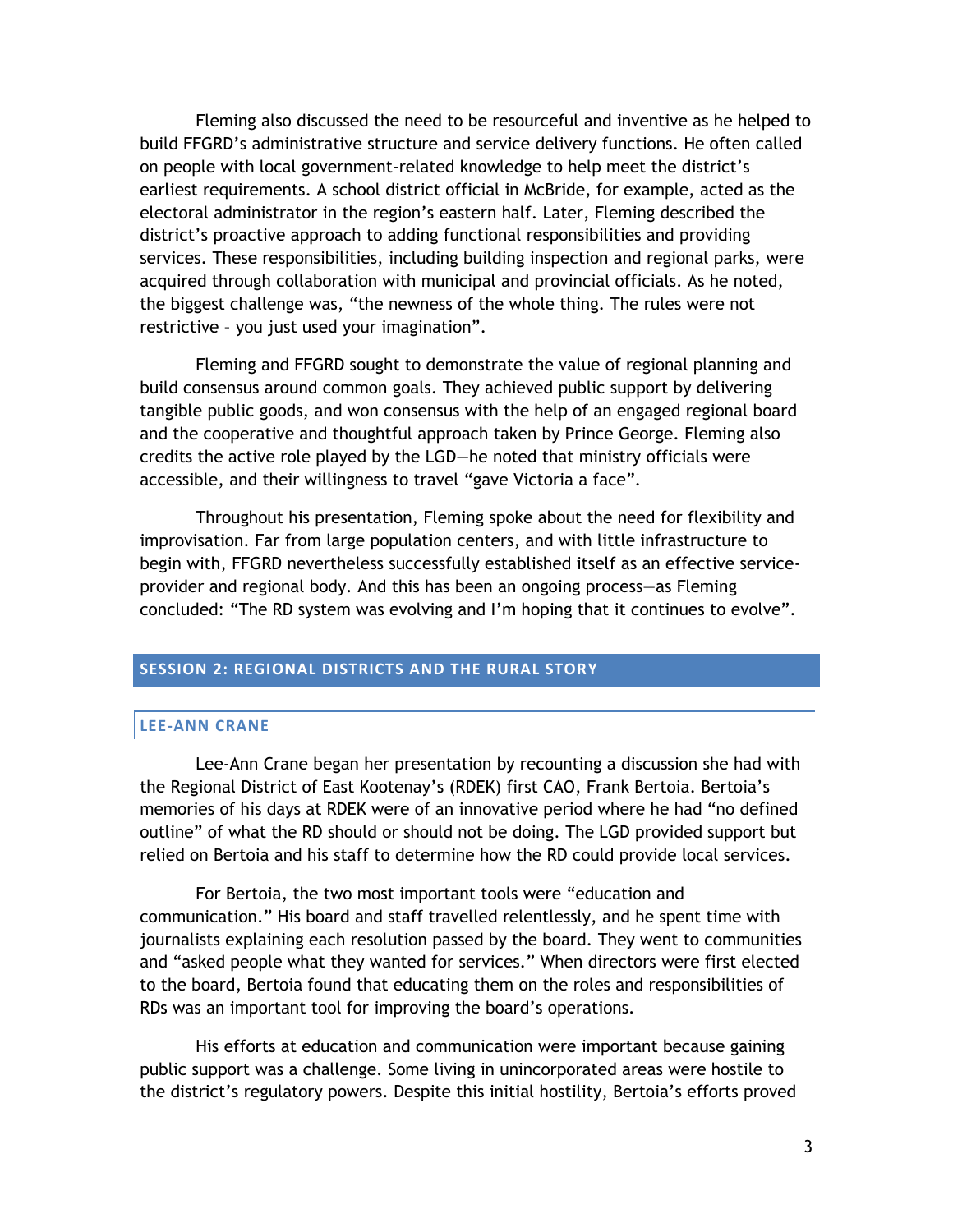successful; residents began to understand that the RD existed to provide much-needed services and "what was required of them was simply to ask the regional district to look into whatever services were required."

After recounting Bertoia's stories, Crane moved onto her own 30-year career with RDEK. Many of the issues Crane encounters are similar to those from Bertoia's time. Crane still hears the comment that rural residents "moved away from town to get away from regulations," and finds that new RD board-members often need to learn their roles from staff.

Crane suggested one of the most difficult challenges is providing services in an economical, efficient and equitable manner. Services such as water, fire protection and broadband are expensive for small communities with low property assessment bases. Equitable funding is also a challenge in areas where ranch land neighbours recreational and second-home developments. With highly divergent property values in these areas, the RD continues to seek fairer alternatives than property taxes to fund services.

Land use planning is another complex issue. The region's inhabitants sometimes struggle to agree on the best uses of land, especially when it comes to the vast areas of Crown land in RDEK. Residents value recreational access to this land but also recognize its environmental sensitivity. This creates the need to balance access with protection. Over time, residents in the region have come to recognize RDEK as a body that adequately represents their interests to the provincial ministries and agencies who make decisions about Crown land.

To conclude, Crane reported that the RDEK has "earned the public's trust through communication", and made "great strides at including our residents and nonresidents in processes and issues that have a direct impact on their lives and on their ability to make a living. Now more than ever before, people know who we are, what we do, and what we can and can't do for them."

#### **MORAY STEWART**

 $\overline{a}$ 

Moray Stewart remembered his earliest days as a time when he and his small staff made the most of challenging circumstances. As CAO for the Peace River Liard Regional District (PRLRD)<sup>1</sup>, Stewart worked in an area that had economic and cultural links to Alberta, making it somewhat difficult to promulgate BC-oriented initiatives

<sup>&</sup>lt;sup>1</sup> In 1987, PRLRD was divided into approximately two halves along the 58<sup>th</sup> parallel. Although Stewart continued to serve as the new Peace River Regional District's CAO, all of his comments at the retrospective related to the original PRLRD.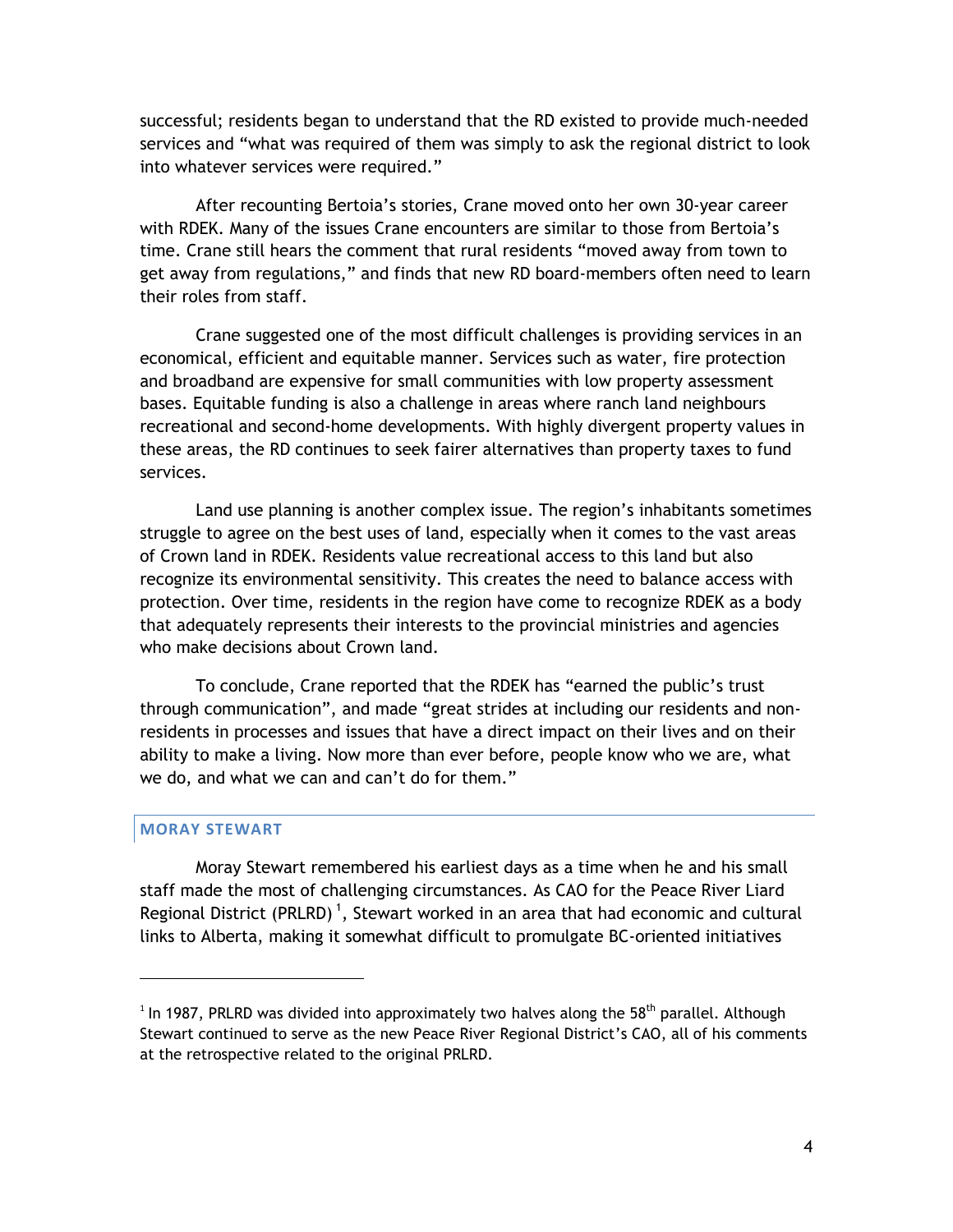such as Pacific Standard Time. He did all of the accounting by hand, while letters and memos were typed with carbon paper copies and land-lines served as the quickest mode of communication in the 200,000 km<sup>2</sup> region.

Stewart reported he often contacted people in Victoria for advice on legal, regulatory and other matters. The LGD served as a "fountain" of information and knowledge. When he was uncertain about a legal question, he would call Galt Wilson in Victoria. Wilson was, at the time, one of the few lawyers practicing municipal law in the province.

Before PRLRD, the Peace had few administrative bodies outside of municipalities (unlike other parts of the province, there were no improvement districts in the region). And many in the region, particularly its farmers, objected to the RD's regulatory powers. Municipalities objected to the RD as a third level of government which forced them to borrow through the MFA. This criticism, however, faded with the "spectacular success" of the MFA.

Over time, the RD demonstrated its value by "listening" to the needs of residents. In the sub-regions, where small communities often faced challenges developing recreation centers and arenas, the RD provided revenue by designing service areas that incorporated "far-flung" oil and gas extraction sites. Many other successful service referendums followed. The RD also developed 25 local service areas after receiving community petitions.

Stewart considered this "interactive" method of service provision to be the RD's biggest success. PRLRD's vast territory meant the board and staff had to be "virtually nomadic" in order to understand and appreciate local issues. And when the RD travelled and listened - and remembered to seek only to "protect, maintain and enhance" the quality of life in the region - the PRLRD earned the support of those who initially expressed such opposition to it.

#### **SESSION 3: REGIONAL DISTRICTS AND THE URBAN STORY**

#### **KEN CAMERON**

Ken Cameron characterized regional districts as a "do-it-yourself" system of government whose functions are decided by their members—a situation aided by the fact that the Province plays a facilitating rather than a prescriptive role in respect to local government. These features contribute to RDs' flexibility and innovation.

Cameron described two contradictory features of BC's political history that have affected RDs. The first is the fact that the Crown "dominates" governance here. Before RDs, more than 90% of the area of the province had no form of local government, and residents relied on the Province for local services. The Provincial Crown continues to own more than 90% of BC's land mass. This is different from other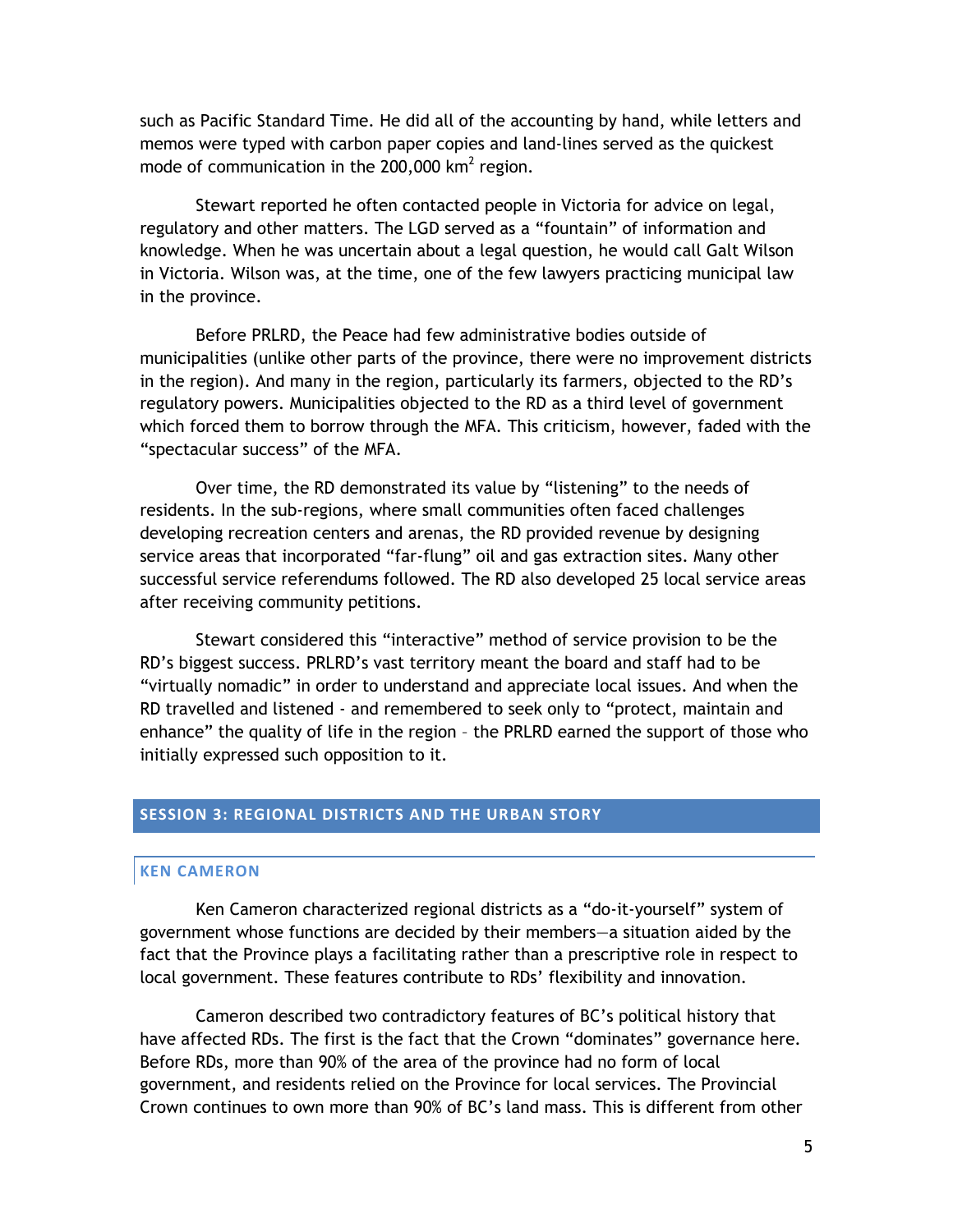provinces in Canada, where counties, townships and rural municipalities have provided local services to rural areas from the beginning, and most of the land is in private hands. The second feature is that the Province of British Columbia has a tradition of respecting local autonomy, in contrast with other provinces, which often "engineer" the structure and responsibilities of local governments and supervise their activities.

Next Cameron described two historical factors that shaped the GVRD. The first is voluntarism. As early as the 1920s, two or more municipalities would recognize the need to co-operate to provide needed services, decide to set up joint bodies and seek enabling legislation from the Province. In responding to those requests, the Province always made a provision in the legislation that additional municipalities could join on their own request. During the years prior to the creation of RDs, the Province accommodated inter-municipal co-operation by establishing a number of singlepurpose joint service boards. The legislation for RDs continued this tradition of autonomous, voluntary co-operation while consolidating and rationalizing administration.

The second historical impetus for the GVRD was the 1948 Fraser River flood and the creation of the Lower Mainland Regional Planning Board (LMRPB) in the late 1940s. According to Cameron, the flood focused attention on regional issues in three ways: it spurred the development of a regional floodplain management plan; encouraged the region's municipalities to discuss common issues; and demonstrated the effect that geographic and environmental features have on municipalities. Unlike a voluntary joint services board, the LMRPB was imposed by the Province, and it was not until the death and rebirth of regional planning under growth strategies legislation in the early 1990s that planning at the GVRD earned its pedigree of being based on voluntary municipal co-operation. But both the joint service boards and the LMRPB served as important foundations for the establishment of the GVRD in 1965.

Cameron then turned to the "intended and unintended" outcomes of the legislation establishing RDs. As designed, it allowed joint services to be created throughout the province without special enabling legislation. Second, as intended, the legislation allowed RDs to provide local services for unincorporated rural areas. The "unintended" outcome, in Cameron's view, was that RDs evolved towards being a government body with a number of functions served by the integration of their "political and administrative apparatus." Cameron viewed this role as vital in a region such as the GVRD, where municipalities exist "cheek-by-jowl" with each other. While it was difficult to establish an "upward delegated" planning process in the 1980s, by the end of the decade municipalities had begun to treat the GVRD as a "federation" where planning and policy-making work by consensus.

Cameron concluded by describing the most successful and challenging issues for the GVRD. Its biggest successes are environmental. The region's air and the quality of both its drinking and receiving waters have vastly improved. And the stunning regional parks system has fulfilled the LMRPB's vision of the region as "cities in a sea of green,"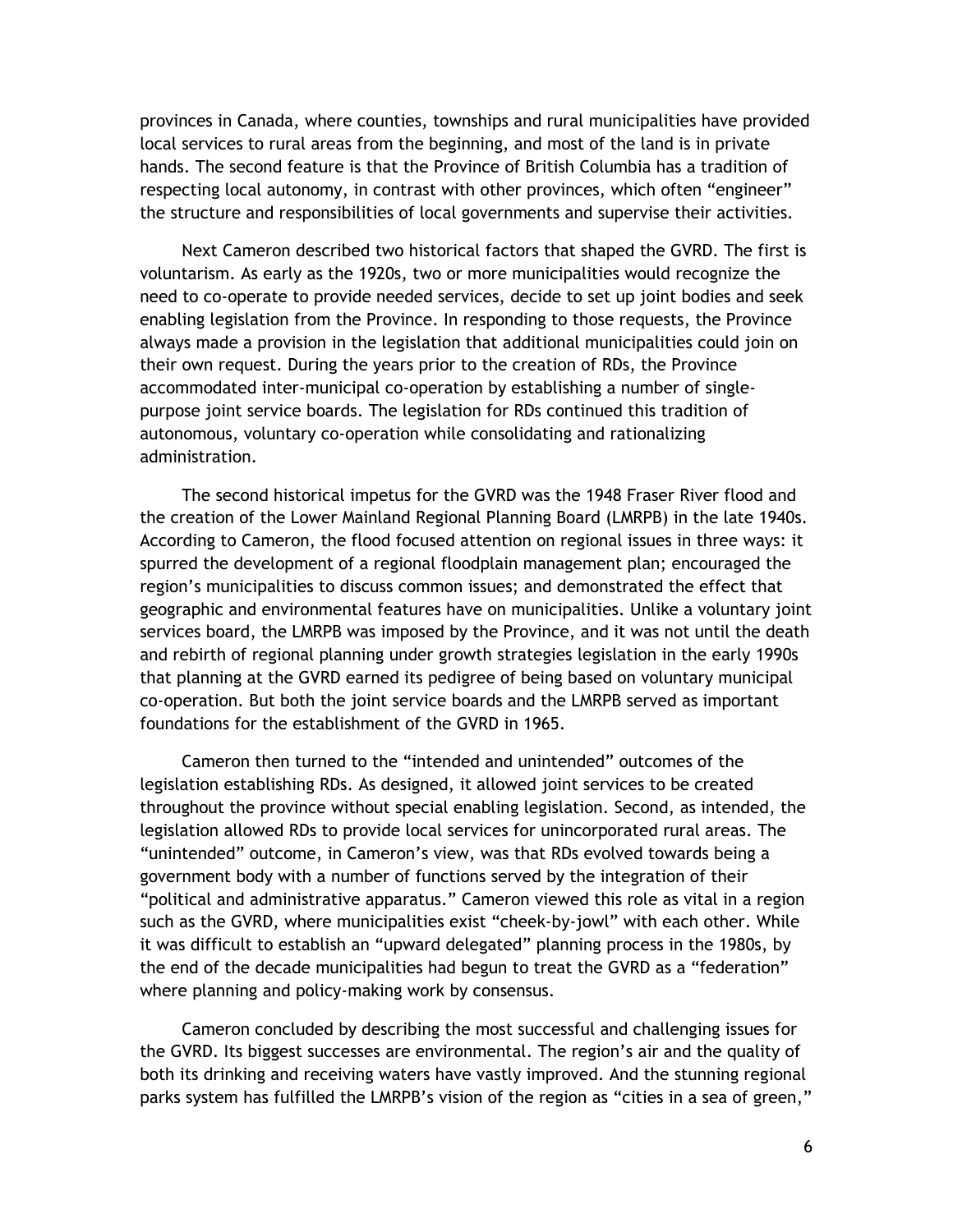where cities exist alongside forests, farmland and protected areas. As for challenges, Cameron cited the struggle to respond to nagging social problems such as drugs, crime and homelessness. Cameron also thought the GVRD has difficulties establishing electoral legitimacy and struggles to maintain constructive internal and external relationships, despite achieving consensus over specific issues like planning.

#### **KELLY DANIELS**

Kelly Daniels conveyed his experiences leading the Capital Regional District (CRD), the province's second-most populous RD. Daniels has found that RDs provide an effective framework for members to tailor services to local needs. He noted that RDs provide more than 200 different services, most on a voluntary basis (meaning each member decides whether or not to participate).

RDs have been good at responding to local needs and providing quality service. In the CRD, annual surveys consistently reveal high levels of satisfaction with the RD's services. Beyond service delivery, Daniels has seen the CRD's members come together to develop consensus on other regional issues.

Despite the positive contributions of RDs, Daniels has dealt with a number of challenges. While the public is satisfied with the CRD's services, surveys also indicate dissatisfaction with the district as a political entity. On occasion, municipal politicians also voice their opposition to the district and its operation. At times, municipalities resist co-operating over questions of money (when a municipality feels they are paying more into the service than what they are receiving) or power (when the municipality wishes to have control over a service). For Daniels, such opposition has meant there are service inefficiencies that make amalgamations a fiscally appealing alternative to inter-municipal co-operation. Furthermore, disagreements can spill over into questions of regional planning, or vision. Daniels identified a particularly difficult disagreement between rural and urban municipalities in the CRD over the issue of "urban sprawl," or growth on the fringe of urban areas.

Considering his own role, Daniels has found he is most effective when he can help member municipalities find common ground and when he avoids the "small wars" that sometimes occur between municipalities. He reiterated that a major challenge is the "disconnect" in public opinion between the CRD's services and the RD itself. The CRD has spent significant resources on public awareness campaigns, and Daniels suggested that these campaigns will need to be expanded if the CRD is to become a more accepted and effective system of local government.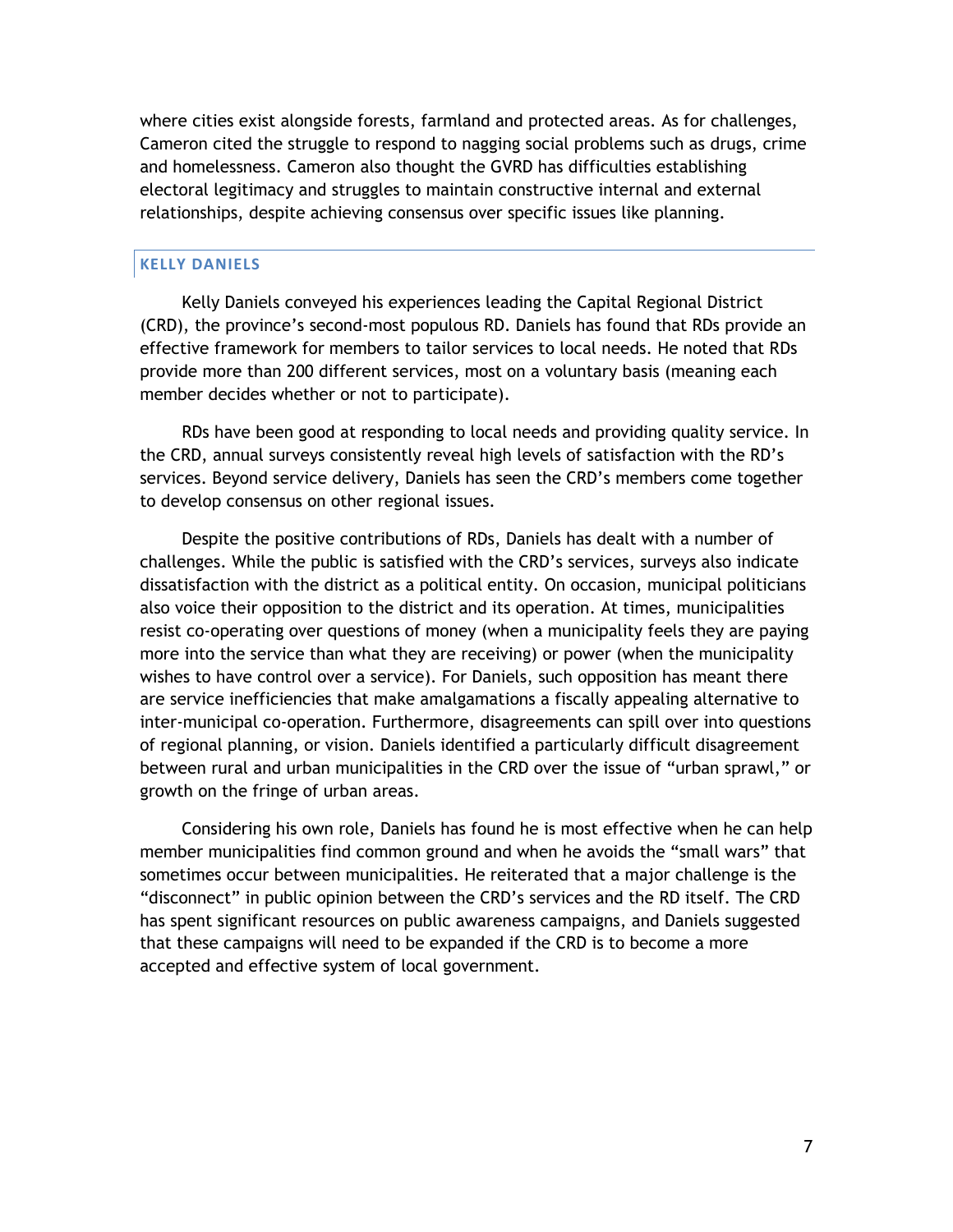#### **SESSION 4: LEARNING TO WORK TOGETHER: HOW REGIONAL DISTRICTS FORGED RELATIONSHIPS**

#### **GREG TOMA**

Greg Toma is CAO of Thompson-Nicola Regional District (TNRD). Prior to his current position, he worked as a planner for the City of Kamloops and TNRD. Toma began by discussing how these experiences as an RD "insider and outsider" helped him to build relationships between the TNRD and governmental bodies. One of his early goals as CAO was to improve the "indifferent" relationships that existed between regional district employees and those working in the region's 10 municipalities.

Toma then recounted two processes that helped foster relationships. One of his first tasks was to develop a Regional Growth Strategy (RGS). Having worked for the City of Kamloops, Toma understood the city's interests in the process, but he did not have a clear sense of what other municipalities might want for the region's future. At first, municipal administrators were barely involved in the process, so Toma organized a meeting with municipal CAOs. As a result of this meeting, municipal partners realized they could achieve their goals and became participants in the RGS process. This meeting is now an annual event and held in a different location each time. The straightforward exercise of asking partners about their ideas and goals for the region, and then working co-operatively to achieve them, has proven to be an important tool for fostering successful working relationships.

Another valuable relationship-building process was the RD's emergency response to wildfires that broke out in the summer of 2003. TNRD had taken on emergency management and planning in 2001, and worked during the next two years to plan and train staff for emergencies. When the fires began, they were well-prepared to help facilitate evacuations, handle communications with the public, and develop valuable geographic information. Other government bodies in the region (including the cities of Merritt and Kamloops, and provincial agencies) had a stake in coordinating the response to the fire—but rather than debate jurisdictional responsibility, the officials from the various agencies quickly merged their activities. Toma attributed this cooperation to the relationships the TNRD had established with its municipal and provincial counterparts.

Toma concluded with three "key lessons" of relationship-building in the TNRD. First, when RDs are recognized as credible service-providers it bolsters relationships with municipal partners. Secondly, TNRD's geographical size and shape – it is physically large with one big regional centre and, separated by long distances, almost 20 smaller municipalities – has helped the board to achieve balance by making it very difficult for decisive voting blocs to emerge. It has also helped TNRD to avoid some of the urban/rural challenges that other RDs have faced. Thirdly, Toma suggested that relationship-building is an ongoing and time-consuming process—as the best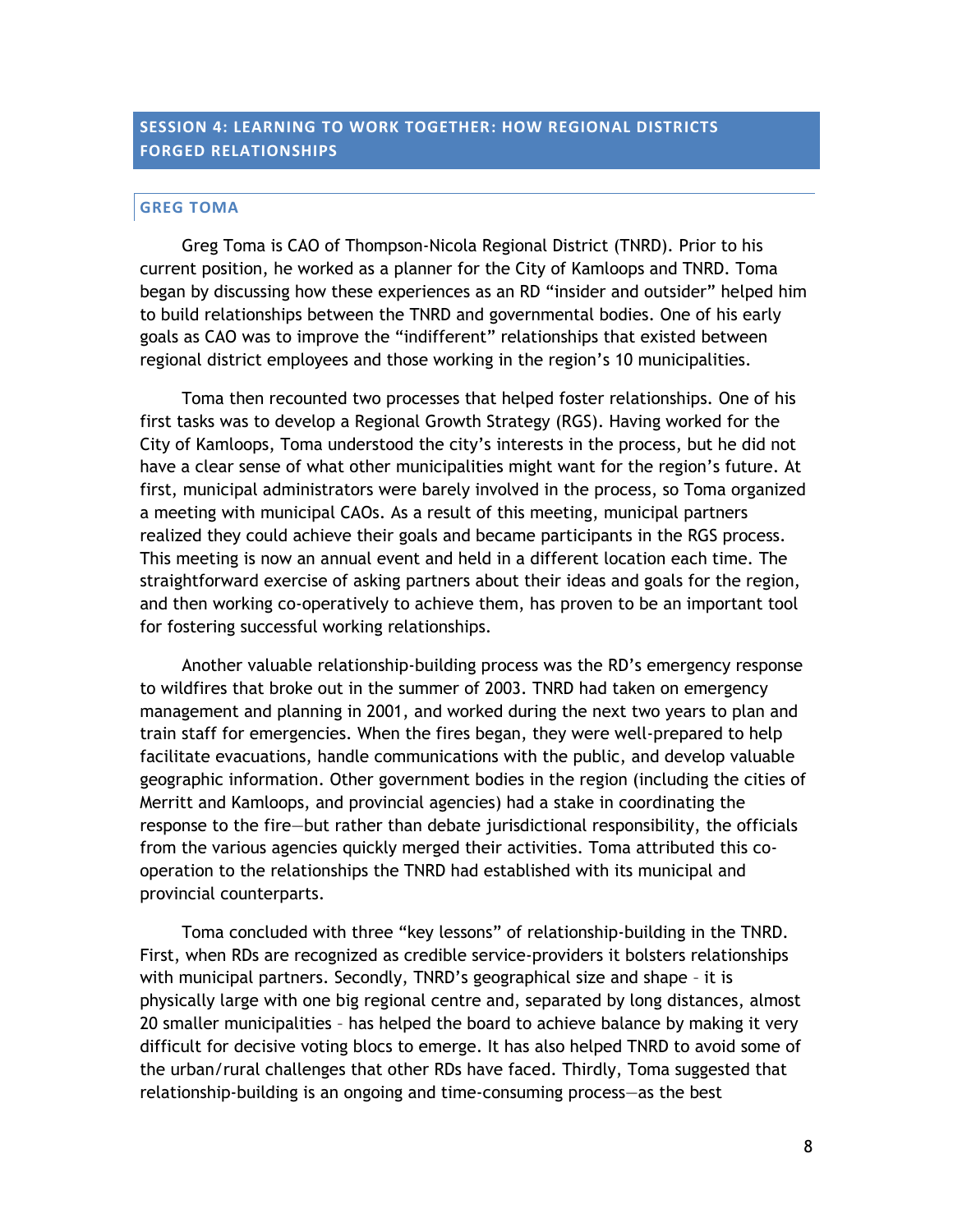relationships come from working co-operatively over time, rather than waiting for a specific crisis to force communities to work together.

#### **WAYNE D'EASUM**

Wayne D'Easum began by recounting early memories of relationship-building. In the lead-up to the establishment of the Cowichan Valley Regional District (CVRD), the LGD organized meetings for municipal staff to introduce them to the new form of government. As well as being educational, these meetings helped to connect the municipal employees to the soon-to-be CVRD. And because there was "no one else around," municipal workers like D'Easum were recruited to help run RDs around the province. Those preparatory meetings also helped future CVRD staff to understand the concerns and issues of their municipal counterparts, and vice-versa. D'Easum also noted the importance of talking to other RD CAOs. Early on, CAOs met annually to discuss common challenges and identify solutions. Although he tried unsuccessfully to resurrect these meetings, D'Easum stressed that ongoing communication between all local government employees in the province remains important to developing shared understandings of regional issues.

D'Easum next discussed some attributes of political and administrative leadership that he thought to be particularly effective. One chairperson from the former Comox-Strathcona Regional District phoned each director before every meeting to discuss RD issues. This regular communication contributed to the success of Comox-Strathcona during his twelve years in that position. Another successful chairperson from Kelowna usually preferred to build consensus "around the board table" than to support what he thought was the "right" option. Yet another chair showed D'Easum the importance of "bringing people into the tent." When one director was particularly vociferous in his opposition to the RD's planning committee, the chair asked this director to head the committee. Within a year, the director had become a vocal proponent of planning for the region. RDs accomplished the most, D'Easum suggested, when their chairs and board-members sought to understand the interests and issues of their counterparts around the table.

D'Easum also described some effective skills for CAOs and RD staff. They are most effective when they are humble, well-organized, and follow the opinion of the board. Their focus should be on facilitating co-operation between municipalities, and educating representatives on their roles in order to "get the most out of them" in the short amount of time that many representatives serve on the board.

Finally, D'Easum talked about some of the challenges RDs have faced in developing relationships. He suggested that the system's roots in service-delivery, and the numerous commissions and reports that have considered the viability of regional districts, have meant that RDs often face challenges in effectively engaging with other governmental bodies. He noted that RDs have, of necessity, become "more political" over forty years, but he was unsure whether this had been positive development, and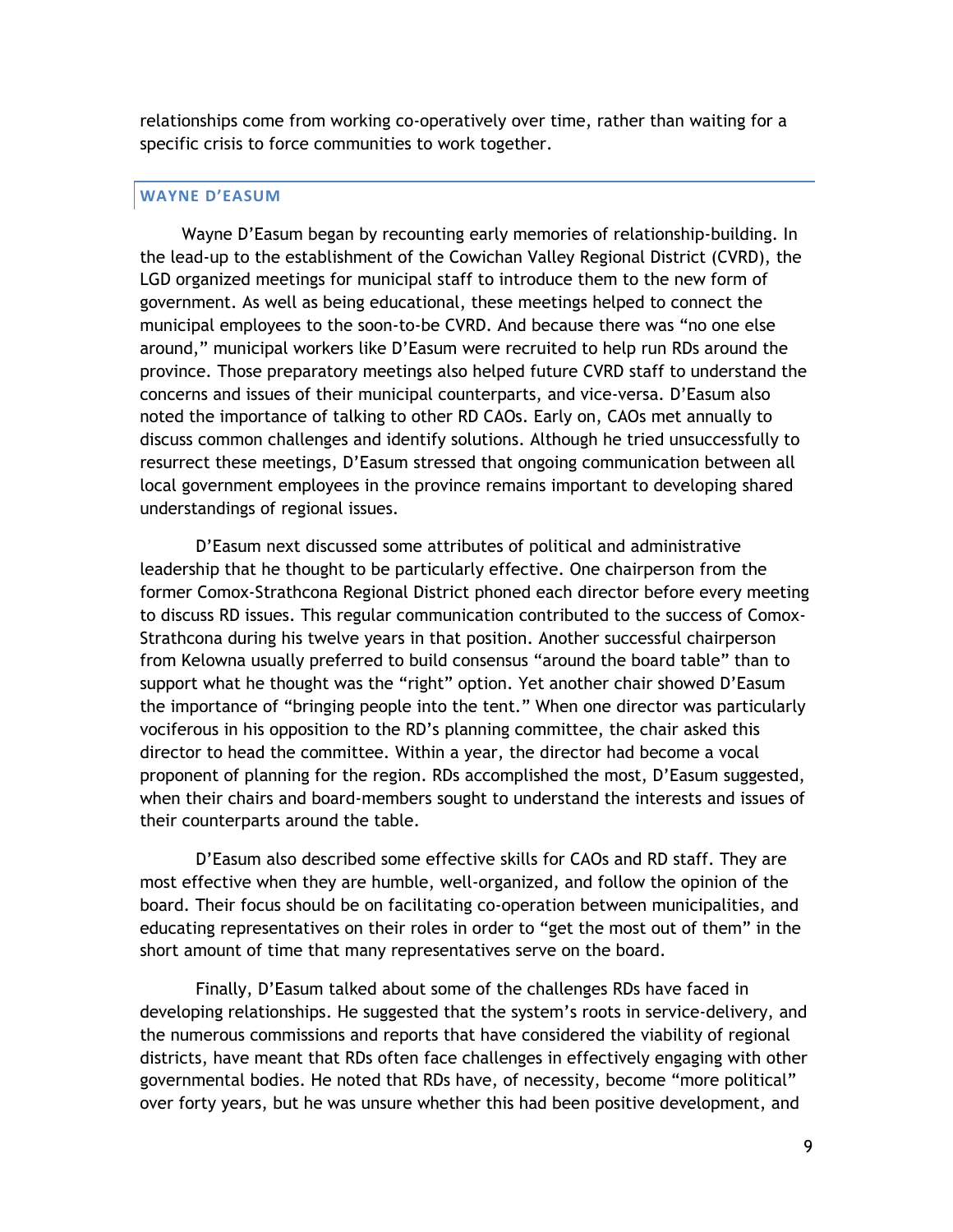wondered how RDs can achieve a proper balance between political influence and administrative efficiency in the future.

#### **GARY PAGET**

Gary Paget began by recounting his first experiences with RDs. While working on the development of Tumbler Ridge, Paget recalled how the town's first political leader, Pat Walsh, insisted on knitting the town into the regional fabric. Later, Paget came to realize the importance of building up RDs as municipalities were restructured in the 1970s and 1980s.

Paget then discussed the Province's approach to implementing and building the RD system. Since RDs began, the LGD has tried to find the right balance between "hard" and "soft" power. In 1965, the Province recognized that it needed new tools for delivering services in unincorporated areas, and that urban regions required better methods for inter-municipal co-operation. Regional districts were intended to accomplish both, but in order to do so the Province needed to exercise its "hard power‖ option by legislating the creation of RDs. But simply implementing legislative changes did not accomplish the Province's goals. The LGD found that local officials and administrators more readily accepted changes when they were treated as collaborative partners. This "soft" use of power included a variety of initiatives, such as helping local administrators design unique services, "incentivizing" good RD performance, and working closely with RDs to introduce new legislation. Over time, the use of "hard" power has declined while the Province's subtle influences have increased.

Paget next outlined some of the principles that have guided the LGD and its work. He noted that the 1934 legislation establishing the LGD required the department to be the "medium of communication" between the Province and municipalities. This has meant, on the one hand, the LGD listens to the concerns of the local governments, and represents those issues at the provincial level. On the other hand, the LGD conveys provincial interests to local governments. This principle is still valid, especially for RDs, because they are a "primary instrument for the province to achieve its objectives", including climate change initiatives and the improvement of relationships with First Nations. At the same time, the department has been guided by a "deep respect" for the concept of RDs as a federation of autonomous local governments. This means the Province rarely intervenes in the internal affairs of RDs. When provincial interests have been at stake in an RD issue, the LGD has most often sought to intervene in principled and subtle ways.

Paget concluded with some advice for those involved in administering RDs in the present and future. He again stressed the importance of the federated nature of RDs. Unlike municipalities, where administrators have a fairly direct connection with their politicians, RDs are places where autonomous municipalities and electoral areas come together as equal partners to work out common challenges. This means that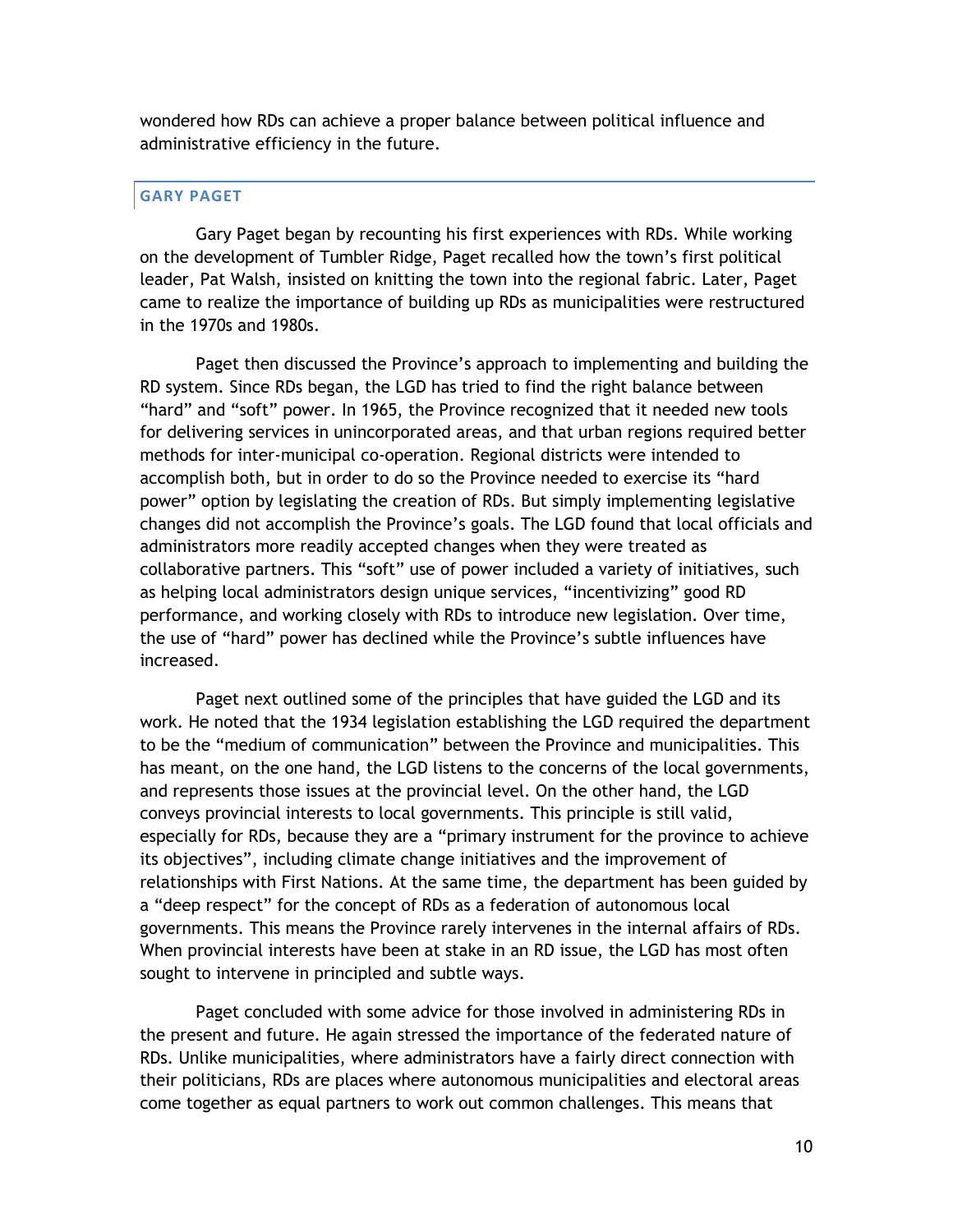administrative leadership in an RD is as much about "inter-municipal diplomacy," or negotiating and brokering co-operation between partners, as it is about managing people and resources. Paget acknowledged that current administrative training emphasizes management over relationship-building, but suggested that training programs are moving towards this diplomatic style of leadership.

#### **SESSION 5: RDS TODAY – HOW HAVE THINGS CHANGED**

#### **FRED BANHAM**

Fred Banham first discussed the "diversity" of needs, facilities and services that people have traditionally expected from RDs. What has changed in RD service delivery is the "scale and size" of RD projects. In the past, RDs built small facilities such as a "ball park behind the school." Nowadays, RDs are involved in funding and building large "event centers" that hold thousands of spectators and attract people from a wide area.

The financial issues involved in the development of RDs' services and activities have also evolved. In rural RDs, such as Peace River Regional District, it has been difficult to establish equitable taxation policies for populations with diverse settlement patterns. Residents living in municipalities have different service needs than the rural resident who lives "at the end of the road," and is more self-sufficient. While there have been financial challenges, Banham also noted that the province's machinery for local government borrowing has been of tremendous benefit. The cohesion and mutual support of the 27 RDs through the MFA has meant that more projects have been taken on, are completed more quickly, and at a lower cost.

Banham also discussed how the flexibility of RDs has made each one a unique, locally-responsive service provider. Regional districts provide an array of diverse services, designed according to local needs and conditions. Their ability to adapt to the needs of various communities – big or small, municipal or unincorporated – has made RDs the principle administrative body for dealing with local and regional issues in many areas of BC.

RDs have also evolved in response to social and economic changes of the past 40 years. Advances in transportation have increased people's mobility and reshaped regions. "Big events" in large centers are now more attractive to people than those held in the small community halls of villages and towns. People's expectations for rapid communications have also increased, and this has created demands to improve the technological infrastructure in BC's rural communities. The world economy has also influenced RDs. The fortunes of Tumbler Ridge, for example, go up and down as the price of coal fluctuates on the world market. RDs have needed to help communities cope with these sorts of global fluctuations. Banham concluded by urging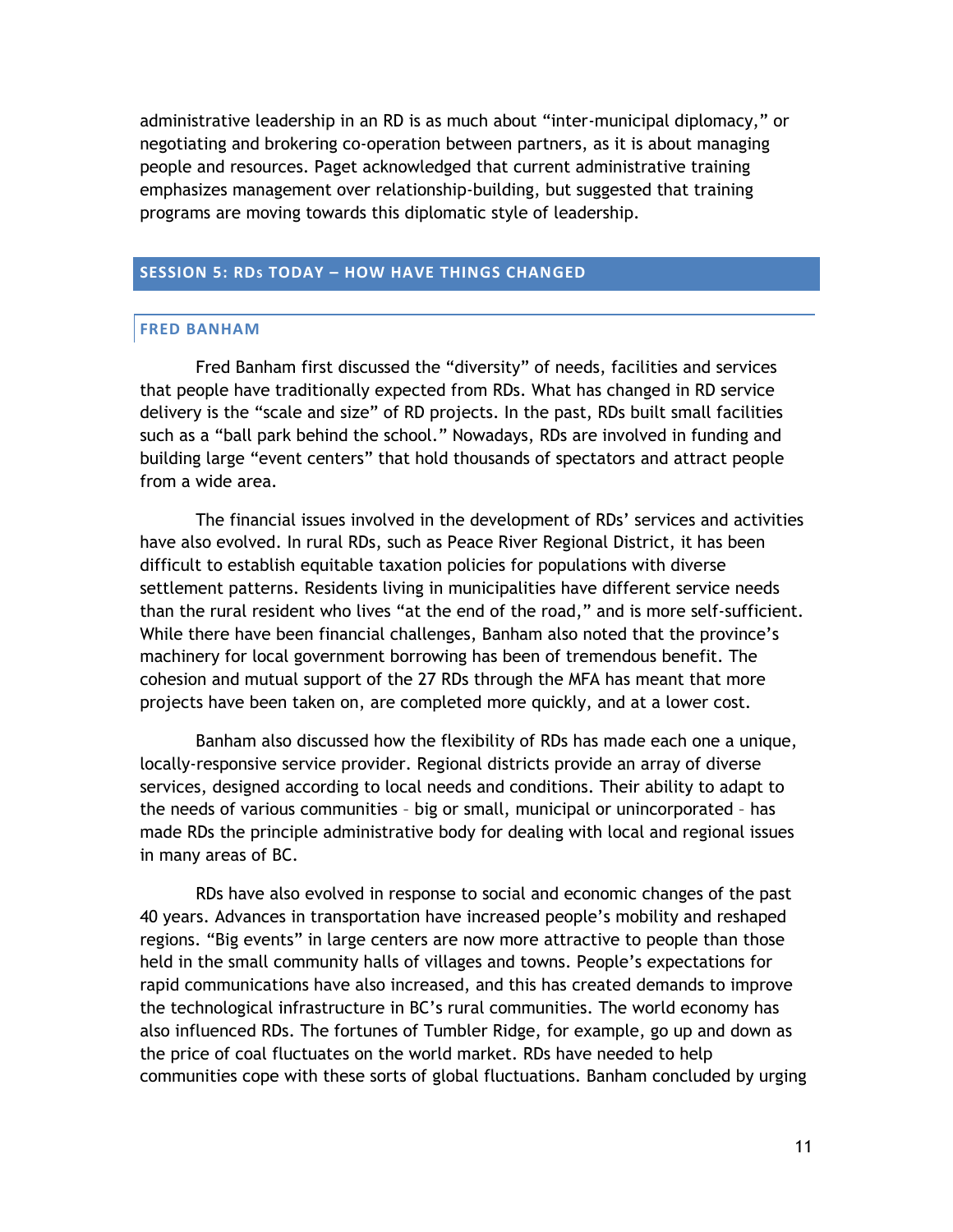CAOs to educate their political leaders about the accomplishments of RDs, and noted that the creativity of the past will be a necessary component of RDs' future successes.

#### **KEY THEMES, ACCOMPLISHMENTS AND CHALLENGES**

Over the course of the day, it became clear that each RD has its own story. Each evolved and developed to meet the needs of its communities and of the region as a whole. Despite each RD's unique story, however, a number of common themes, accomplishments and challenges became clear.

#### **THEMES AND ACCOMPLISHMENTS**

Speakers from the first generation of RD CAOs (including Fleming, Stewart and D'Easum) recounted similar experiences of having to build their RDs, from the ground up, under challenging circumstances. They had small budgets, faced public disinterest or opposition, and at best a sketchy outline of what RDs were supposed to do. Despite difficulties, these pioneers remember the early period as a fertile environment for planting the seeds of regional service delivery and inter-municipal co-operation. Fleming described his first years as a time when "anything was possible," as long as imagination and resourcefulness were brought to the task of developing services. The Province, through the LGD, was supportive of this early inventiveness. D'Easum recalled a senior LGD staff-member writing an amendment to his RD's letters patent while he waited in the staff-member's office.

Another common theme was the importance of communication in building successful RDs. Effective RD leaders: listen closely to the diverse public and political voices in their RDs; provide education for board members and the public about what RDs can do; and actively respond to public demand by fostering service and planning relationships among the RD's partners. In the large rural RDs, in an era before electronic communications technology, communicating usually meant substantial amounts of travel time. Communication has also been vital for next-generation RD administrators. Greg Toma noted how important it was for him to facilitate conversations between municipal partners as his RD developed its regional growth strategy. And from the ministry's perspective, Gary Paget highlighted the importance of effective provincial-local government interactions.

All speakers agreed RDs provide an effective structure for delivering made-inthe region rural, inter-municipal and regional services. Revealing unmatched capacity to respond to scale, BC's RDs are able to deliver some of the province's largest and most complex regional drinking water systems while still being effective in the provision of small ball-parks in remote communities. A critical factor in this successful versatility is the voluntary nature of most services. For Ken Cameron, this spirit of "do-it-yourself" regional governance has deep roots in BC's political culture of respect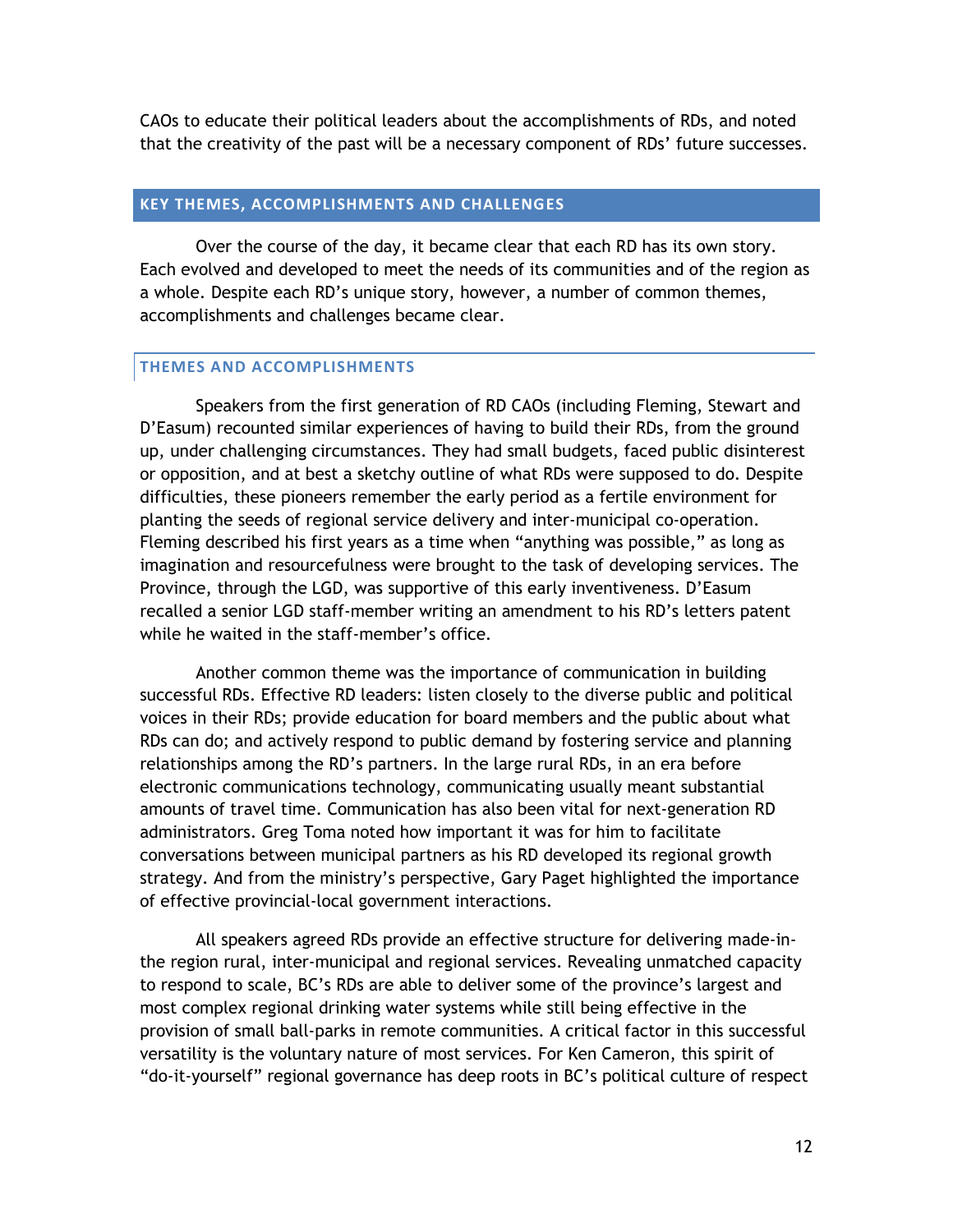for local autonomy, which has allowed RDs to succeed while forms of regional governance elsewhere have struggled to maintain stability.

#### **CHALLENGES**

While RDs have succeeded at delivering effective services, a number of speakers discussed the challenge of developing a regional voice and vision. As a federation of autonomous partners, RDs have not been able to *direct* municipal cooperation. Kelly Daniels, for example, noted that this has sometimes meant municipalities continue to deliver services inefficiently, while others discussed land use disagreements that defy simple regional planning and zoning solutions.

Although RDs have found it difficult to *direct* solutions to regional problems, a subtler form of leadership has emerged. Cameron described the tangible, regional successes that the GVRD has accomplished when it emphasized consensus-building over the weighted, majority rule voting system. And Lee-Ann Crane noted that because the EKRD has become such an effective voice in provincial arenas, residents in EKRD have come to recognize the RD as the level of government most able to represent their interests and adapt to their needs.

#### **LOOKING FORWARD**

RDs face a number of challenges today. Changing demographic, economic and social patterns mean regional governance will need to adapt if it is continue to serve BC's diverse regions and communities. But if there is one overriding theme that emerged from the retrospective, it is that RDs themselves have been remarkably adaptive over forty years—a fact recognized by academics and practitioners in many corners of the world. The theme of adaptability was strongly reinforced by the personal, on-the-ground stories heard during the symposium of resourcefulness and relationship-building, of winning over a wary public by facilitating much needed services, and of steps taken toward regional leadership and vision. Much is owed to the leaders and professionals who took office in the 1960s with little but an idea—and proceeded to build the regional district system that today, in countless different ways, serves British Columbians everywhere.

Throughout the world, there are difficult barriers to joined-up governance, or regional co-ordination and cooperation between various orders of government. In BC, these barriers will not be overcome by simply celebrating the history of BC's unique form of regional government. But as Fred Banham concluded, the story of RDs needs to serve as an instructional tool for politicians, administrators and the general public who are seeking a better way forward. By sharing the experiences of the people who built BC's regional system from the ground up, and by understanding the structural flexibility and adaptive capacity of that system, those who are now involved in directing the affairs of RDs will be more equipped to help the system meet the challenges that lie ahead.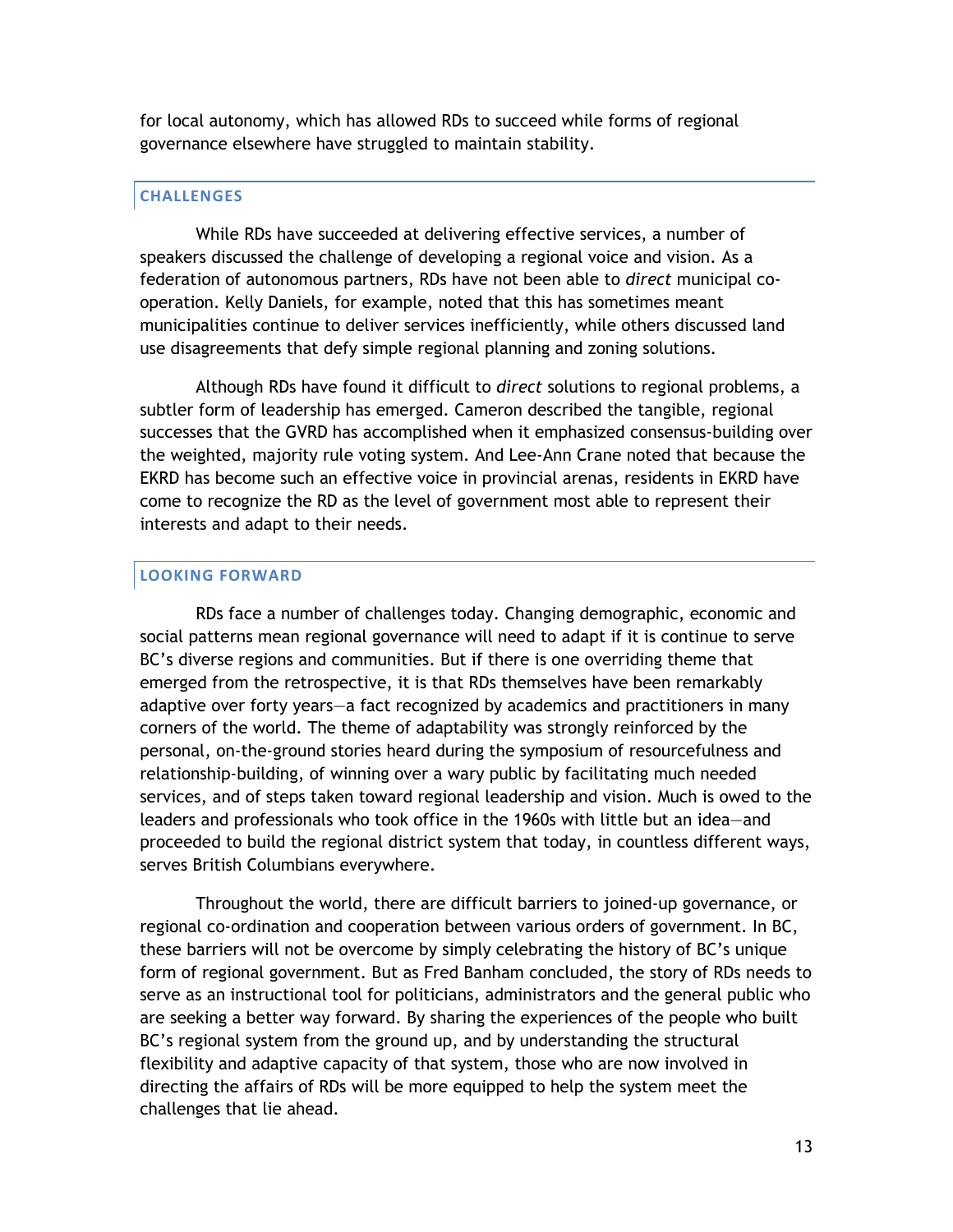#### **APPENDIX 1: SPEAKER BIOGRAPHIES**

**Jim Craven** served for 17 years as Executive Director of the Municipal Finance Authority. He also helped to create the First Nations Finance Authority and served as a mentor for the MATI program. In 1999, he was awarded the Lieutenant-Governor's award for excellence in public service.

**Stewart Fleming** served as the first CAO of the Regional District of Fraser Fort George between 1967 and 1971, having previously worked for the cities of Prince Rupert and Dawson Creek. After leaving RDFFG, he was CAO of Delta, Oak Bay and Kelowna. In between his time as a CAO, Fleming also served as Assistant Deputy Minister in Alberta's Ministry of Municipal Affairs.

**Lee-Ann Crane** has worked for the Regional District of East Kootenay for more than 30 years. While working for RDEK, she has worked as a receptionist, secretary, accounting clerk, Deputy Treasurer and Deputy Administrator. She has been the CAO since 1998. As part of her presentation, Lee-Ann recounted a recent discussion she had with Frank Bertoia, RDEK's first CAO.

**Moray Stewart** worked for the Peace River Regional District for 32 years. For 28 years, he was the RD's CAO. Stewart is a Distinguished Member of the LGMA and, in 1999 Stewart received the association's Professional Award for Innovative Management. He continues to consult with local governments on a restricted basis.

**Ken Cameron** has 26 years of experience in senior planning and management positions in local government in the Greater Vancouver area, most recently as Manager of Policy and Planning with the Greater Vancouver Regional District. Since 2004, he has been CEO of the Homeowner Protection Office, a provincial crown corporation that licenses residential builders, oversees the operation of the privately-provided home warranty insurance system and provides financial assistance to owners subject to premature building envelope failure.

**Kelly Daniels** began his career in local government working for the City of St. Albert, Alberta, shortly after graduating from university with a BA in Recreation Administration. He worked in Fort Saskatchewan and Grande Prairie where he rose to City Manager before moving to Vancouver and the Regional District of Nanaimo where he was the CAO for 12 years. In 2005, Kelly was appointed CAO of the Capital Regional District.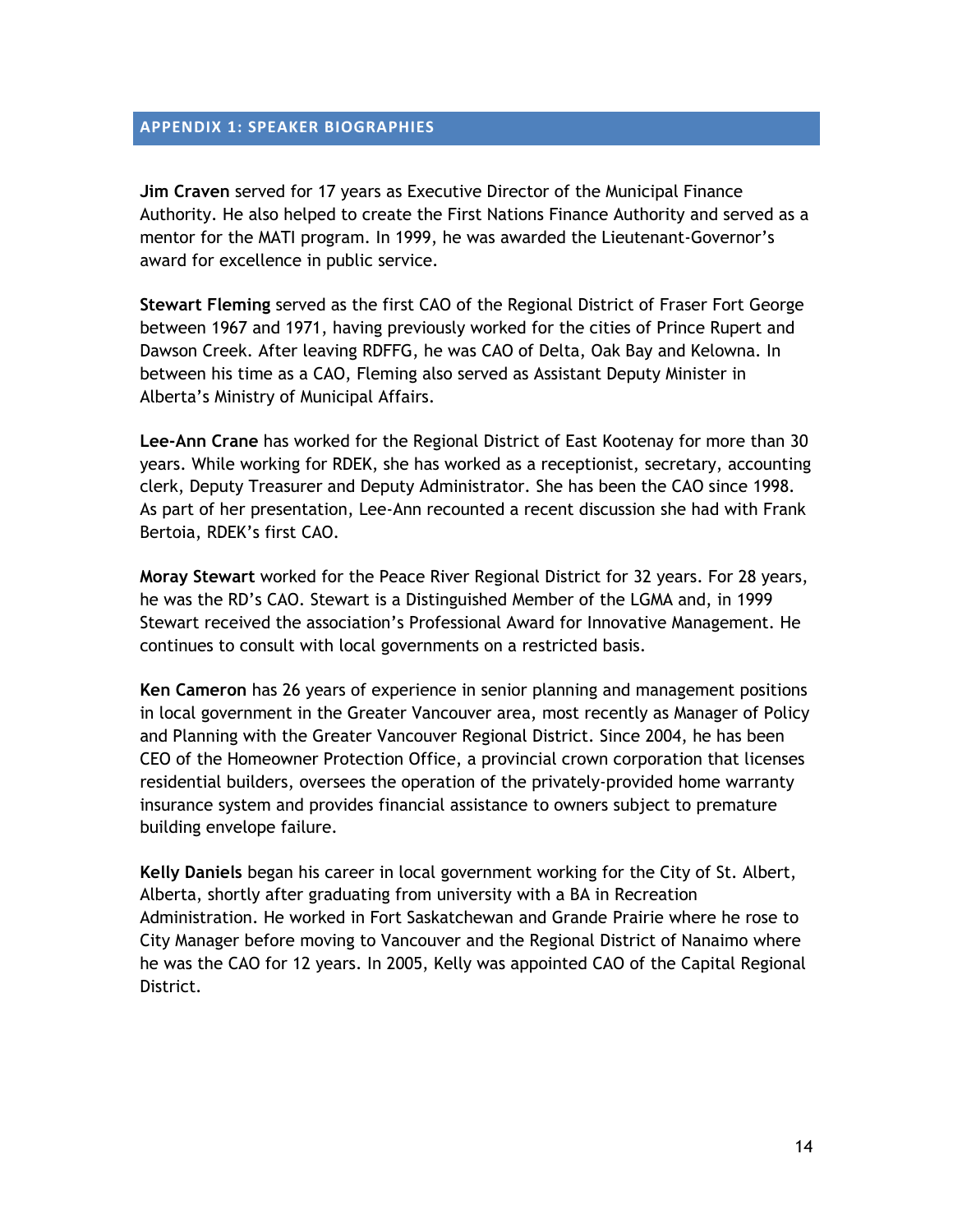**Greg Toma** has been the Chief Administrative Officer for the Thompson-Nicola Regional District for the past three years. Previously, he was the Director of Development Services with the TNRD from 1999 to 2006. He first came to the regional district from the City of Kamloops, after serving 10 years as Kamloops' Community Planning Manager and another 12 years in other planning positions.

**Wayne D'Easum** has had a long and diverse career in local government spanning over 42 years. Since his career commenced in 1966, Wayne has worked as: Deputy Assessor, Assistant Building Inspector, City Clerk, Treasurer and Administrator. Of the 42 plus years, 6 of those have been in a municipality while the remainder was for various RDs. He has also served in a number of positions with the LGMA.

**Gary Paget** is currently Senior Executive Director, Local Government Programs, Ministry of Community and Rural Development. In his 32 years in the Ministry, he has been involved with all key program areas. His major contributions to the development of the local government system in British Columbia include: regional district legislation, growth management legislation, the *Local Government Act* and *Community Charter.* 

**Fred Banham** is the CAO for the Peace River Regional District and was the CAO for the District of Tumbler Ridge from 1996-2003. Prior to that, Fred worked in a number of Alberta rural and urban local governments.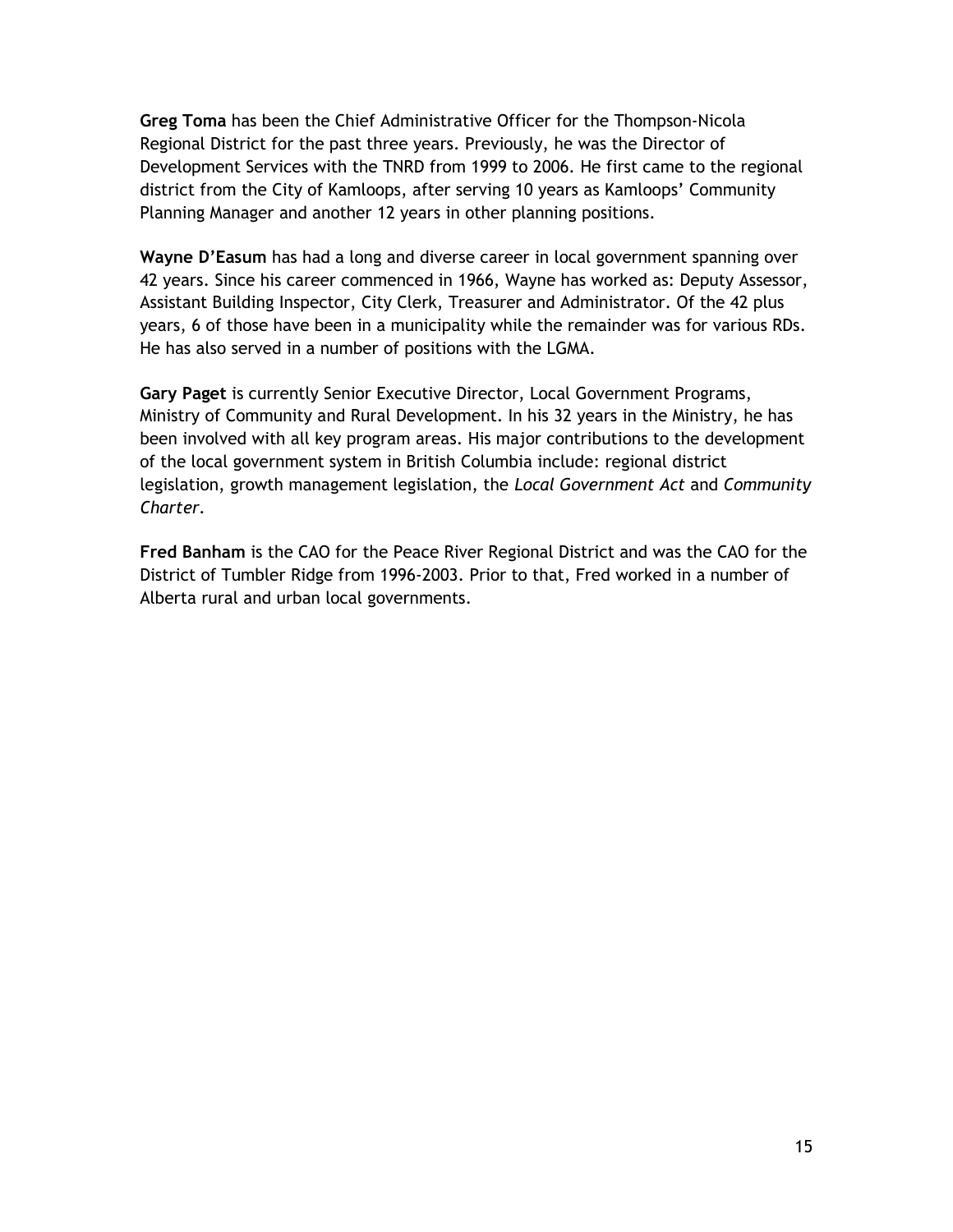#### **APPENDIX 2: RETROSPECTIVE PARTICIPANTS**

#### REGIONAL DISTRICT 'BUILDERS' (RETIRED RD CAOS)

| <b>Name</b>            | Organization Retired From                  |  |
|------------------------|--------------------------------------------|--|
| Al Harrison            | Central Okanagan Regional District         |  |
| Ben Marr               | <b>Greater Vancouver Regional District</b> |  |
| Jim Craven             | <b>Municipal Finance Authority</b>         |  |
| Larry Robinson         | Kootenay Boundary Regional District        |  |
| <b>Moray Stewart</b>   | Peace River Regional District              |  |
| Peter Mackiewich       | North Okanagan Regional District           |  |
| <b>Stewart Fleming</b> | Fraser Fort George Regional District       |  |
| Wayne D'Easum          | Central Okanagan Regional District         |  |

#### OTHER RETROSPECTIVE PARTICIPANTS

| <b>Name</b>                  | <b>Current Organization</b>               | <b>Position</b>          |  |
|------------------------------|-------------------------------------------|--------------------------|--|
| <b>Current Practitioners</b> |                                           |                          |  |
| Al Huddleston                | Regional District of Mount Waddington     | <b>Elected Official</b>  |  |
| <b>Bill Newell</b>           | Regional District of Okanagan Similkameen | CAO                      |  |
| <b>Bob Long</b>              | District of Tofino                        | CAO                      |  |
| <b>Bob Marcellin</b>         | Regional District of Kitimat-Stikine      | CAO                      |  |
| <b>Brian Reardon</b>         | Strathcona Regional District              | CAO                      |  |
| <b>Charles Hamilton</b>      | Columbia Shushwap Regional District       | CAO                      |  |
| Dave Morris                  | District of Coldstream                    | CAO                      |  |
| Debra Oakman                 | <b>Comox Valley Regional District</b>     | CAO                      |  |
| Fred Banham                  | Peace River Regional District             | CAO                      |  |
| Gail Chapman                 | Regional District of Bulkley-Nechako      | CAO                      |  |
| Garry Nohr                   | Sunshine Coast Regional District          | Electoral Area Director  |  |
| Gerald Kingston              | Fraser Valley Regional District           | CAO                      |  |
| <b>Greg Betts</b>            | North Okanagan Regional District          | CAO                      |  |
| <b>Greg Fletcher</b>         | Regional District of Mount Waddington     | CAO                      |  |
| <b>Greg Toma</b>             | Thompson-Nicola Regional District         | CAO                      |  |
| Janis Bell                   | Cariboo Regional District                 | CAO                      |  |
| Jay Simons                   | Columbia-Shuswap Regional District        | <b>Planning Director</b> |  |
| Jim Gustafson                | Regional District of Central Kootenay     | CAO                      |  |
| <b>Jim Martin</b>            | Regional District of Fraser Fort George   | CAO                      |  |
| John France                  | Sunshine Coast Regional District          | CAO                      |  |
| John Maclean                 | Regional District of Kootenay Boundary    | CAO                      |  |
| Joy Mackay                   | Central Coast Regional District           | CAO                      |  |
| <b>Kelly Daniels</b>         | Capital Regional District                 | CAO                      |  |
| Ken Cameron                  | <b>Homeowner Protection Office</b>        | <b>CEO</b>               |  |
| Lee-Ann Crane                | Regional District of East Kootenay        | CAO                      |  |
| <b>Robert Sabine</b>         | Alberni-Clayoquot Regional District       | CAO                      |  |